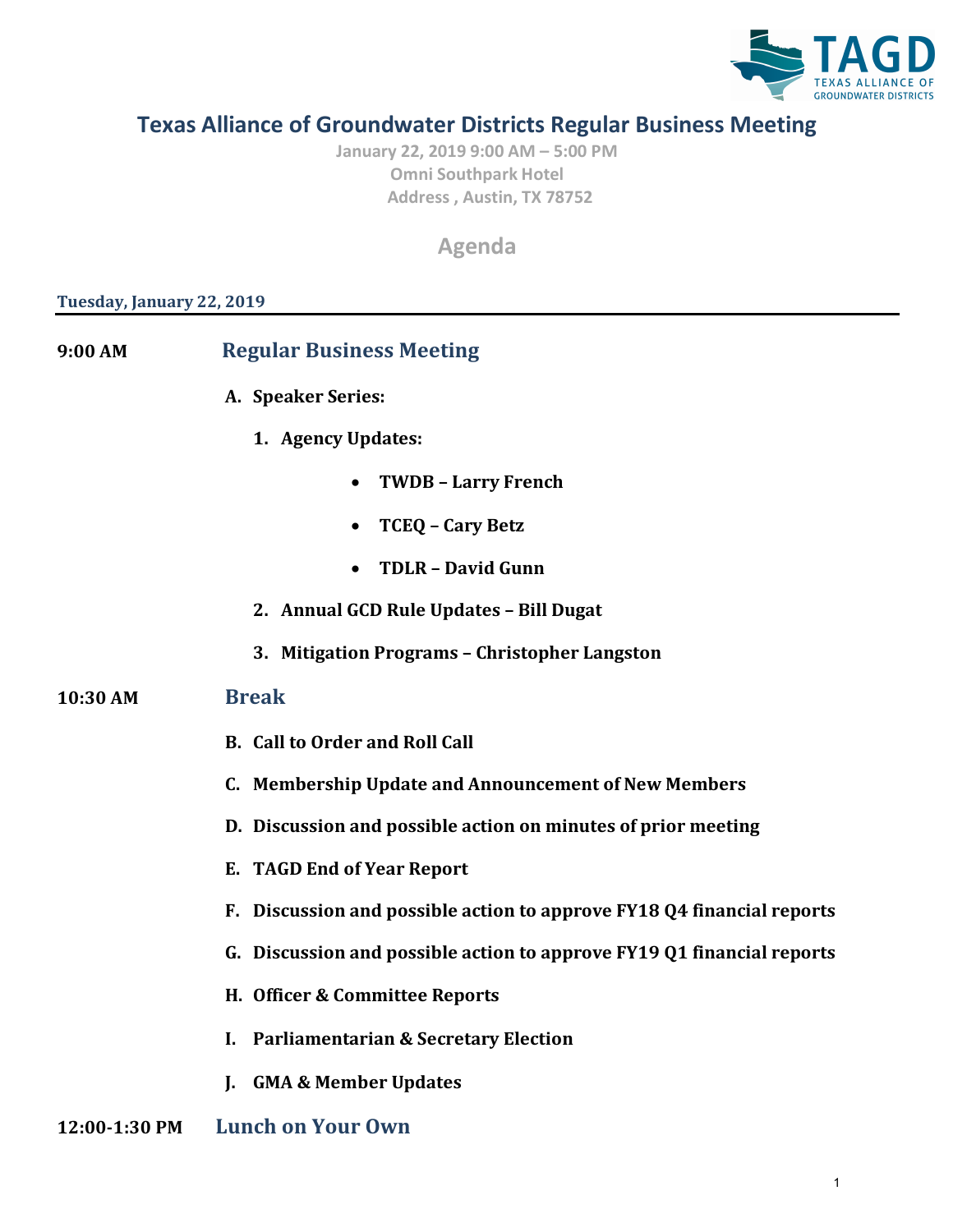

| 1:30-3:00 PM | TEXAS<br><b>Regular Business Meeting Cont'd</b>                     |
|--------------|---------------------------------------------------------------------|
|              | K. TWDB Update - Director Jackson                                   |
|              | L. Case Law Update - Mike Gershon                                   |
|              | <b>M. Speaker Series Continued:</b>                                 |
|              | 1. Applying for GCD Grants - Kirk Welch & Cameron Turner            |
|              | 2. Giving Testimony Training - Sarah Schlessinger & Laura Raun      |
| 3:00 PM      | <b>Break</b>                                                        |
|              | 3. Communications Panel – Laura Raun, Sapna Mulki, Vanassa Joseph   |
|              | 4. Insurance for Legal Fees - Ty Edwards & Alan Day                 |
|              | N. Legislative Forecast Panel - Greg Ellis, Ty Embrey, Brian Sledge |
| 5:00 PM      | <b>Reception</b>                                                    |

**Wednesday, January 23, 2019**

**8:30-10:30 AM Legislative Committee Meeting**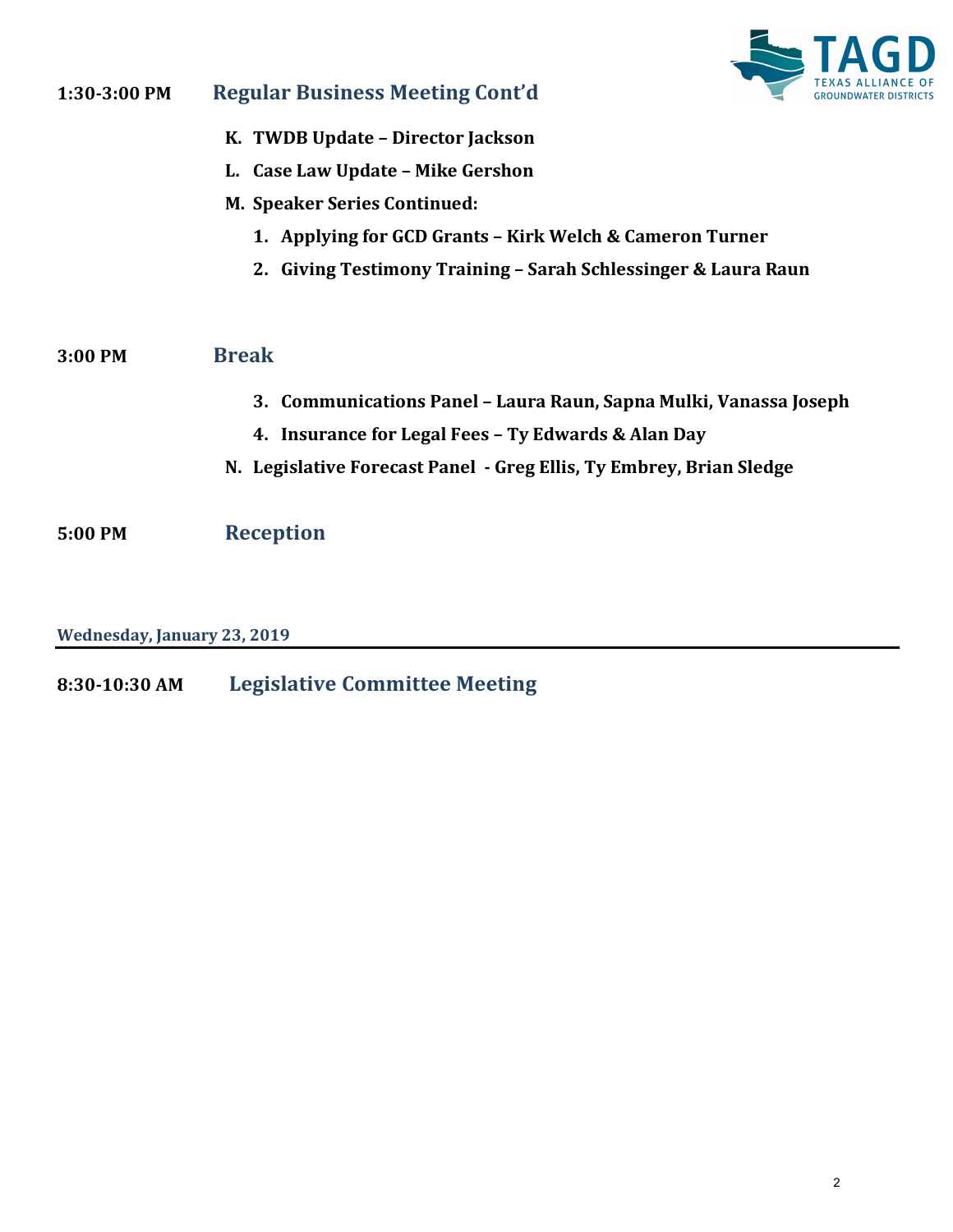<span id="page-2-0"></span>Agenda Item D: Discussion and possible action on minutes of prior meeting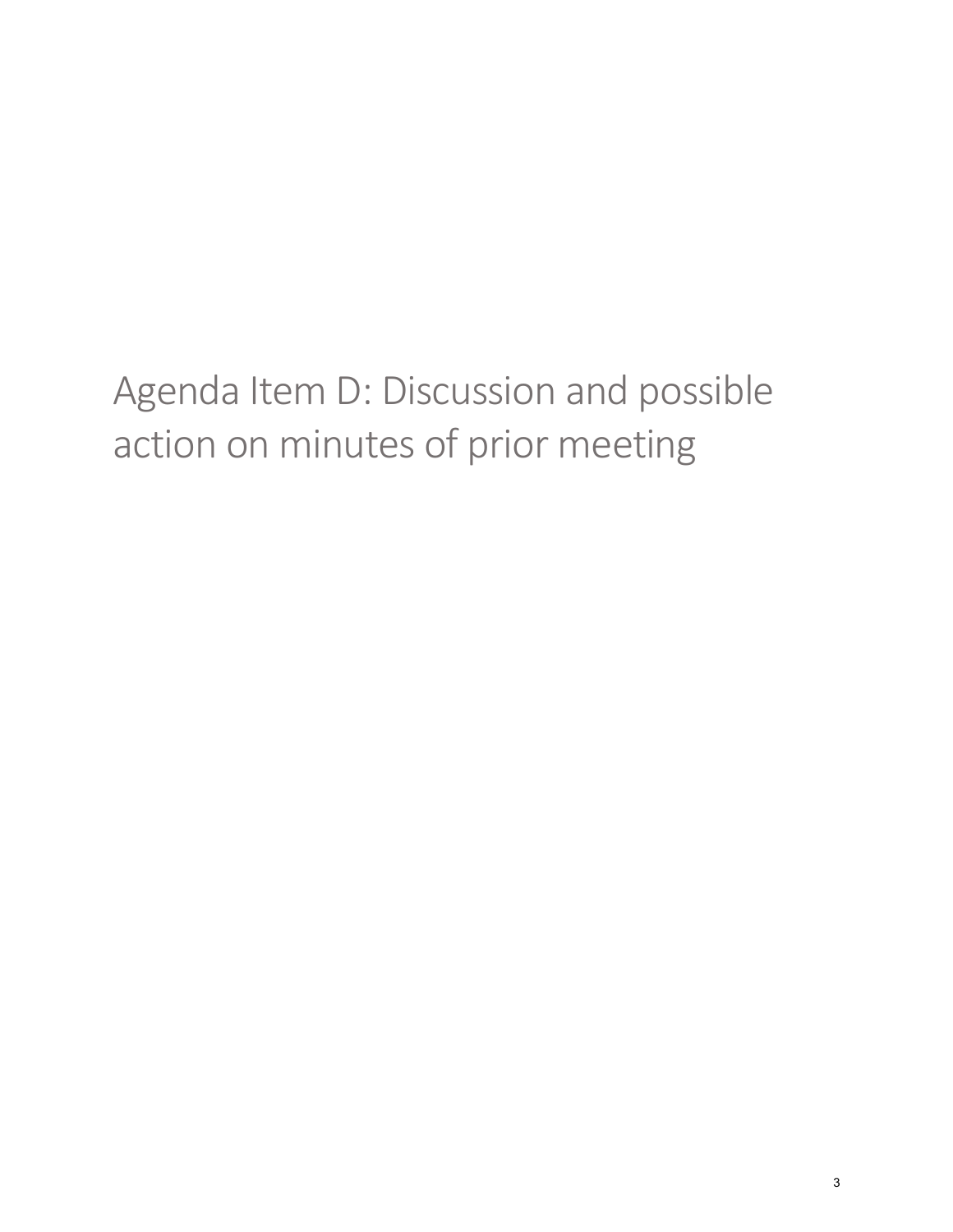### **Minutes of Regular Business Meeting TEXAS ALLIANCE OF GROUNDWATER DISTRICTS** August 28, 2018 Hill Country Hyatt San Antonio, TX 78251

These Minutes are a record of the items discussed, including motions on any matters that involve the TAGD Membership. The Minutes mostly follow the order on the previously distributed agenda, but may not have been discussed in that order, as noted in the Minutes.

- **A. Call to Order and Welcome Address** President Dirk Aaron called the meeting to order at 10:05 AM on August 28, 2018 by welcoming the membership, going over the topics for the day, and asking Gary Westbrook to give the invocation.
- **B. Roll Call** Secretary Leah Adams called the roll and informed the President that 62 District Members were in attendance, comprising a quorum. A list of GCDs represented at the meeting is attached as Attachment 1.
- **C. Membership Update and Announcement of New Members** President Dirk Aaron announced that TAGD had 85 GCD Members and 43 Associate Members with no new members joining since the last meeting. First-time meeting visitors were asked to stand and introduce themselves.
- **D.** Discussion and possible action on minutes of prior meeting. President Dirk Aaron presented the minutes from the last meeting. Joe B. Cooper made a motion to approve the minutes as presented. David Van Dressar seconded the motion. The motion passed unanimously.
- **E. Discussion and possible action to approve FY18 Q3 financial reports.** Treasurer Zach Holland presented the FY18 Q3 financial reports. Steve Walthour moved to approve the FY18 Q3 finances with the following budget amendments as recommended by the Finance & Budget Committee; increasing total income by \$27,000 (\$19,000 in grants and \$8,000 in member dues), increasing total meeting expenses by \$1,900, and decreasing professional services by \$1,900, with no increase in the overall budget. Jim Polonis seconded the motion. The motion passed unanimously.
- **F. Discussion and possible action on the FY19 budget.** President Dirk Aaron invited Treasurer Zach Holland to present the FY19 budget. Mike McGuire moved to approve the FY19 budget as recommended by the Finance & Budget Committee. Gary Westbrook seconded the motion. The motion passed unanimously.
- **G. Discussion and possible action on Financial policy amendments.** President Dirk Aaron invited Zach Holland to present the financial policy amendment recommendations. Andy Garza moved to approve the financial policy amendments as presented. Rhetta Yanez seconded the motion. The motion passed unanimously.
- **H. Officer and Committee Reports.** President Dirk Aaron asked for Officer and Committee reports: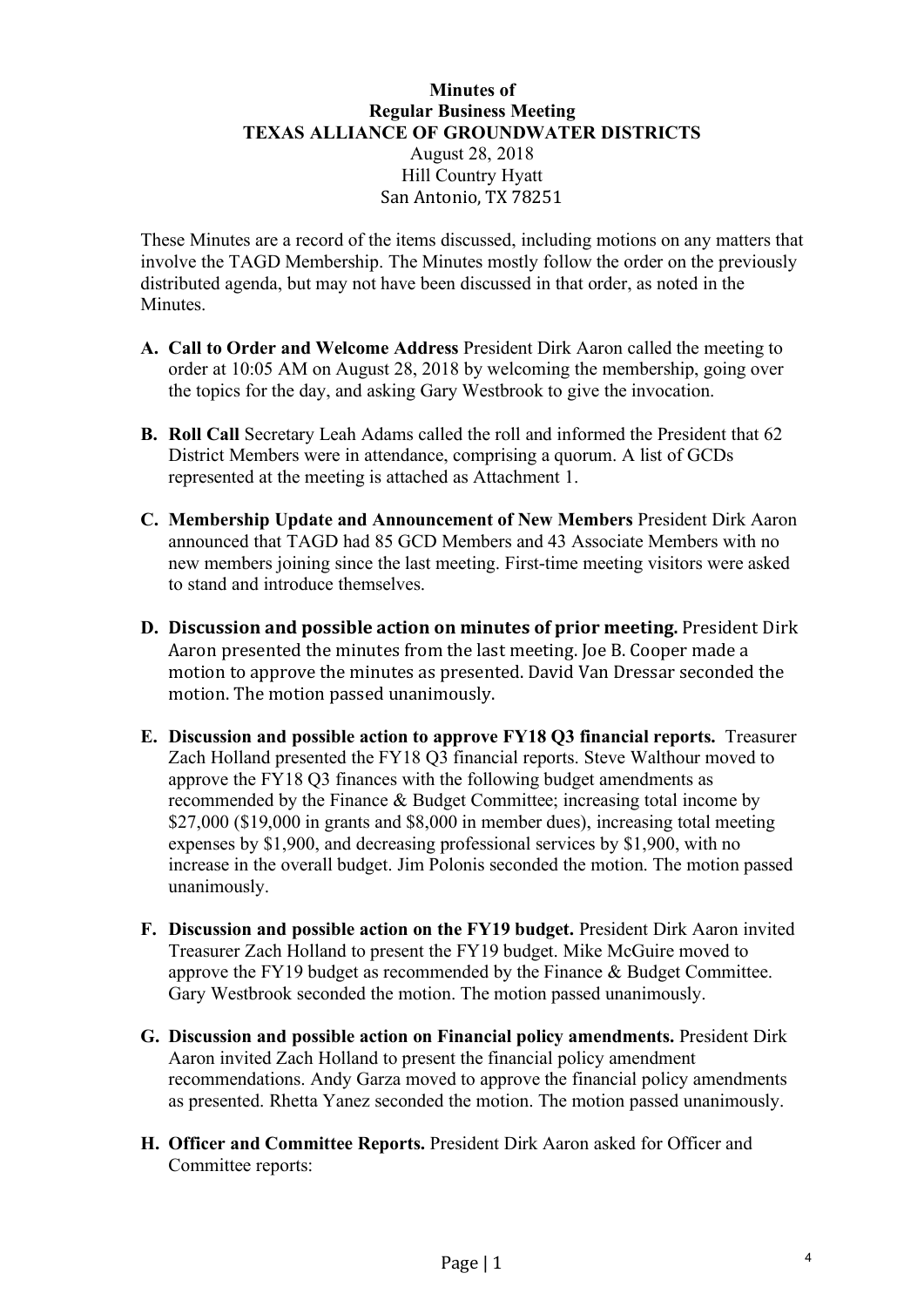- 1. Executive Committee Dirk Aaron provided a report on the Executive Committee's activities, including two official meetings since January and approval of legislative action.
- 2. Executive Director Sarah Schlessinger provided a report on TAGD's financial activities, programs and collaborations. Sarah also provided a report on recent TAGD successes, events, and opportunities for growth.
- 3. Legislative Committee Amber Blount provided a report on the legislative committee and each of the five legislative subcommittees.
- 4. Finance Committee Zach Holland reported no further updates beyond the meeting agenda items.
- 5. Bylaws Committee Jim Polonis reported no updates at this time.
- 6. Information & Education Leah Adams and Beth reported that the committee would be creating an abandoned well resources page online.
- 7. Groundwater Protection and Drought Preparedness–Sarah Schlessinger provided a report on the Texas Groundwater Protection Committee's legislative recommendations.
- **I. Member and GMA Reports.** President Dirk Aaron invited members to provide updates. No GMA updates were provided. David Bailey provided an update on a recent AG opinion request initiated by his district. Leah Adams and Amanda Maloukis provided report on a recent TDLR meeting and their testimony on commingling.
- **J. Agency Updates.** Executive Director Sarah Schlessinger reported that TWDB, TCEQ, and TDLR did not have any updates to report at this time.
- **K. Other TAGD Business.** President Dirk Aaron acknowledged Jim Polonis and presented him with an Honorary Membership to TAGD. Sarah Schlessinger acknowledged the Conference Planning Committee members for their work in putting together the Texas Groundwater Summit. Sarah also recognized Andrea Stout and the IEM staff for their hard work in putting together the Groundwater Summit.
- **L. Adjournment.** David Van Dressar made a motion to adjourn the meeting. Steve Walthour seconded the motion. The motion carried unanimously. President Dirk Aaron adjourned the meeting at 11:14 AM.

Prepared and submitted by Sarah Schlessinger, Executive Director, and Leah Adams, Secretary.

 $\_$  , and the set of the set of the set of the set of the set of the set of the set of the set of the set of the set of the set of the set of the set of the set of the set of the set of the set of the set of the set of th

Approved by the Members on  $, 2019.$ 

Dirk Aaron, President Janet Adams, Interim Secretary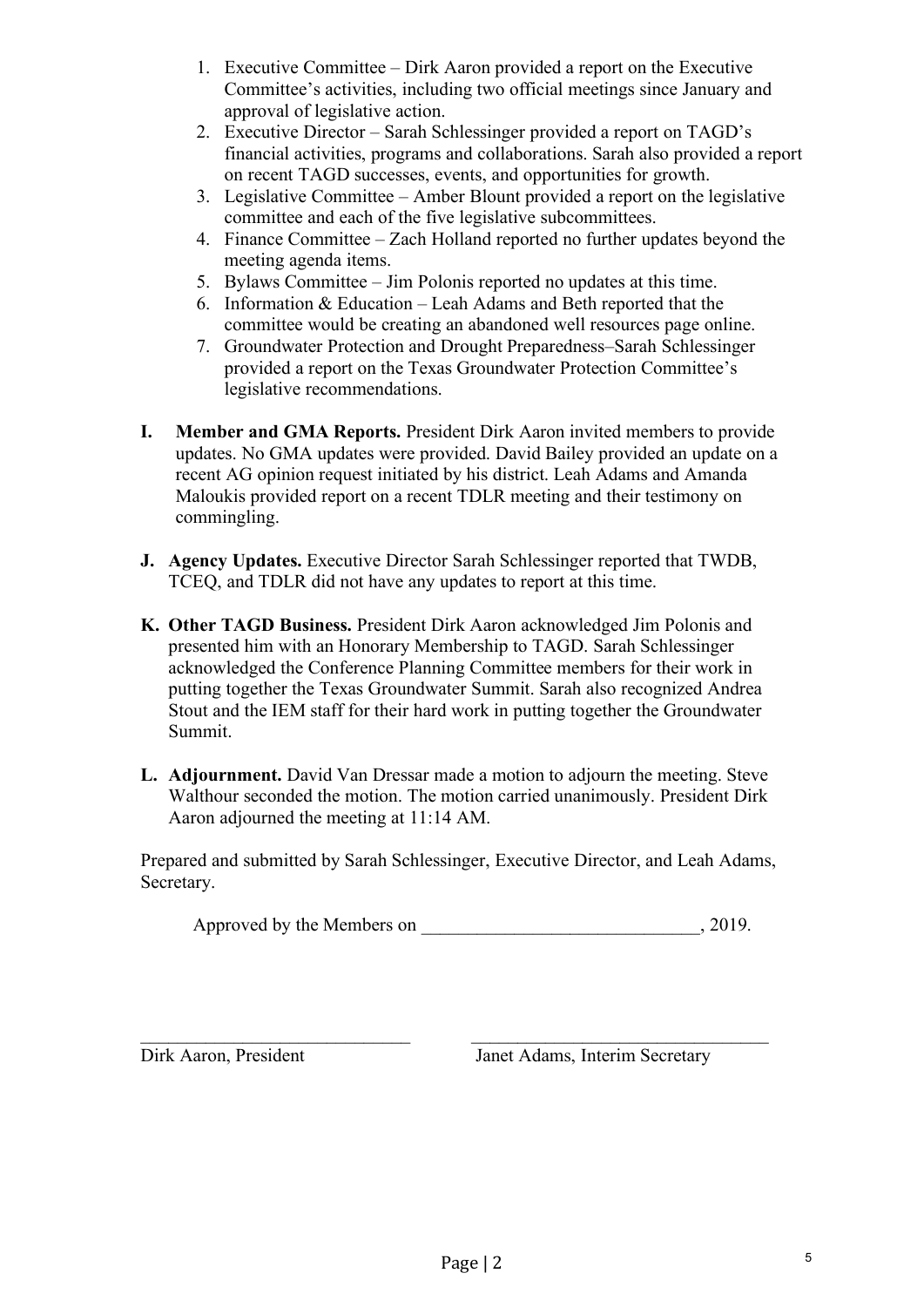### **Attachment 1 Members Attending the TAGD Regular Business Meeting August 28, 2018**

- 1. Bandera Co. River Authority and Groundwater District
- 2. Barton Springs/Edwards Aquifer Conservation District
- 3. Bee Groundwater Conservation District
- 4. Blanco-Pedernales Groundwater Conservation District
- 5. Bluebonnet Groundwater Conservation District
- 6. Brazoria County Groundwater Conservation District
- 7. Brazos Valley Groundwater Conservation District
- 8. Brewster County Groundwater Conservation District
- 9. Brush Country Groundwater Conservation District
- 10. Central Texas Groundwater Conservation District
- 11. Clearwater Underground Water Conservation District
- 12. Coastal Bend Groundwater Conservation District
- 13. Comal Trinity Groundwater Conservation District
- 14. Culberson County Groundwater Conservation District
- 15. Duval County Groundwater Conservation District
- 16. Edwards Aquifer Authority
- 17. Evergreen Underground Water Conservation District
- 18. Fayette County Groundwater Conservation District
- 19. Gateway Groundwater Conservation District
- 20. Glasscock Groundwater Conservation District
- 21. Gonzales County Underground Water Conservation District
- 22. Guadalupe County Groundwater Conservation District
- 23. Hays Trinity Groundwater Conservation District
- 24. Hemphill County Underground Water Conservation District
- 25. Hickory Underground Water Conservation District
- 26. High Plains Underground Water Conservation District No. 1
- 27. Hill Country Underground Water Conservation District
- 28. Irion County Water Conservation District
- 29. Jeff Davis Underground Water Conservation District
- 30. Kenedy County Groundwater Conservation District
- 31. Kinney County Groundwater Conservation District
- 32. Live Oak Underground Water Conservation District
- 33. Llano Estacado Underground Water Conservation District
- 34. Lone Star Groundwater Conservation District
- 35. McMullen Groundwater Conservation District
- 36. Medina County Groundwater Conservation District
- 37. Mesa Underground Water Conservation District
- 38. Mesquite Groundwater Conservation District
- 39. Mid-East Texas Groundwater Conservation District
- 40. Middle Pecos Groundwater Conservation District
- 41. Middle Trinity Groundwater Conservation District
- 42. Neches and Trinity Valleys Groundwater Conservation District
- 43. North Plains Groundwater Conservation District
- 44. North Texas Groundwater Conservation District
- 45. Northern Trinity Groundwater Conservation District
- 46. Panhandle Groundwater Conservation District
- 47. Panola County Groundwater Conservation District
- 48. Permian Basin Underground Water Conservation District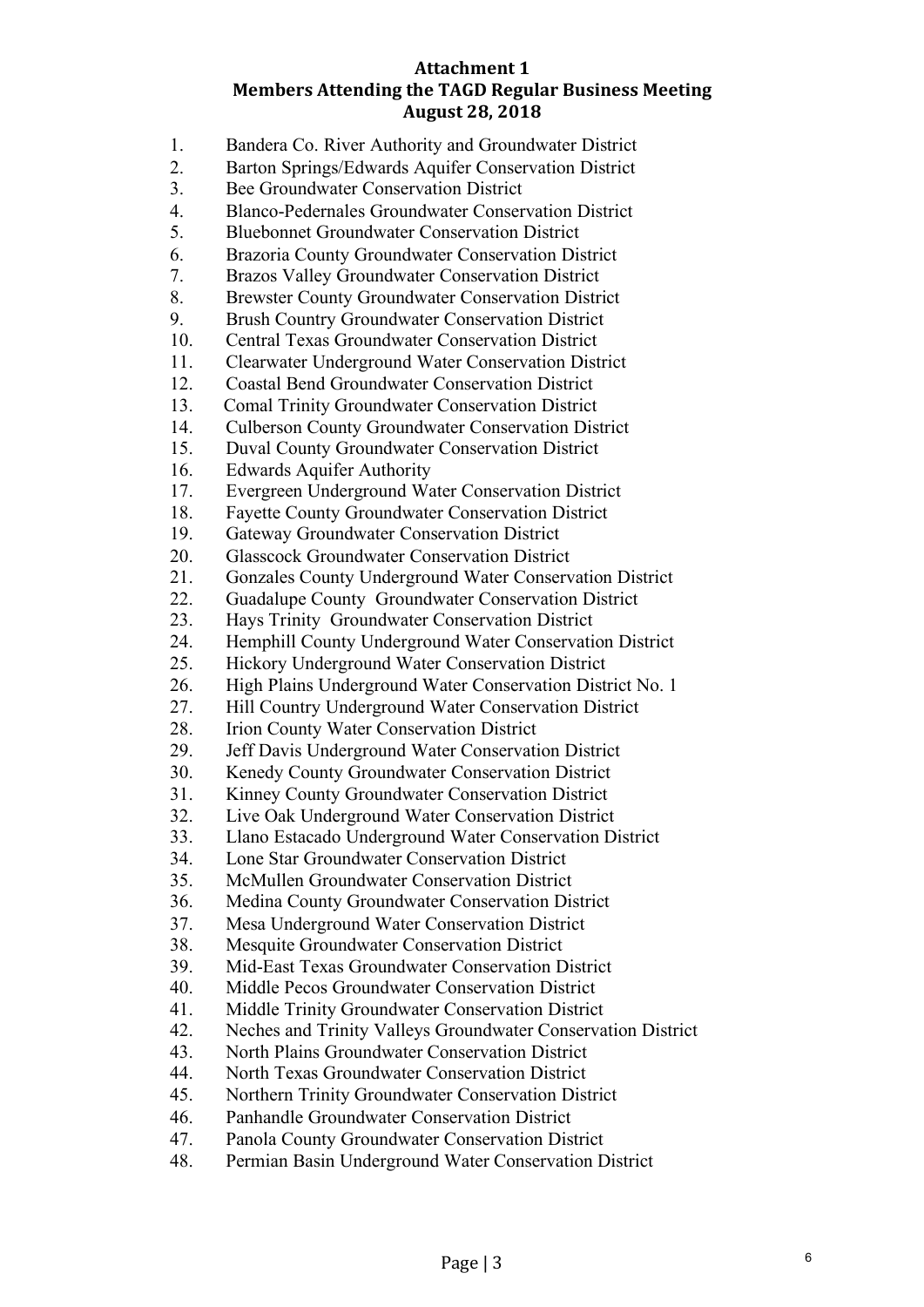- 49. Plum Creek Conservation District
- 50. Post Oak Savannah Groundwater Conservation District
- 51. Prairielands Groundwater Conservation District
- 52. Real-Edwards Conservation and Reclamation District
- 53. Red River Groundwater Conservation District
- 54. Reeves County Groundwater Conservation District
- 55. Rolling Plains Groundwater Conservation District
- 56. Rusk County Groundwater Conservation District
- 57. Sandy Land Underground Water Conservation District
- 58. South Plains Underground Water Conservation District
- 59. Southeast Texas Groundwater Conservation District
- 60. Sterling County Underground Water Conservation District
- 61. Sutton County Groundwater Conservation District
- 62. Upper Trinity Groundwater Conservation District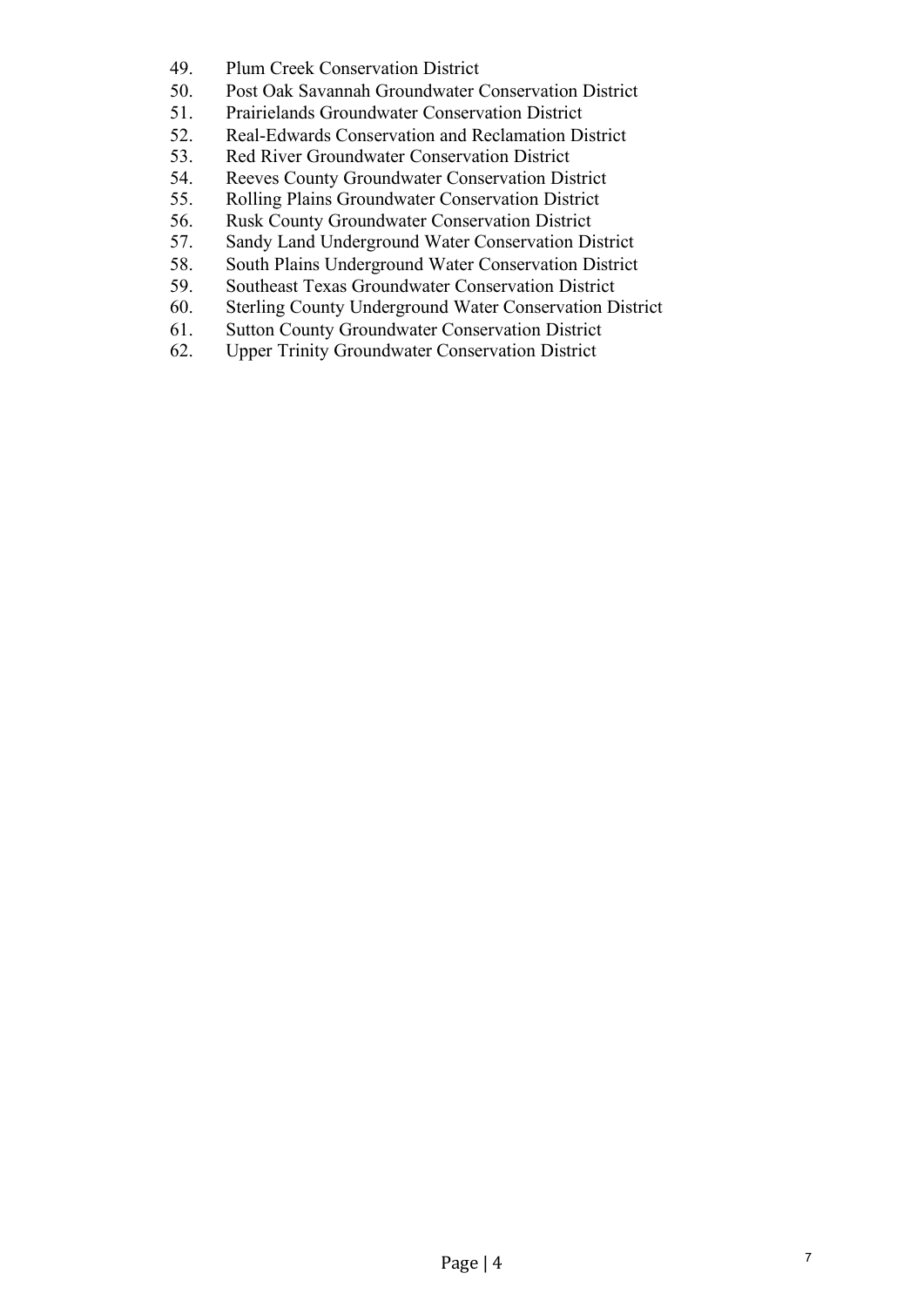# <span id="page-7-0"></span>Agenda Item F: Discussion and possible action to approve FY18 Q4 financial reports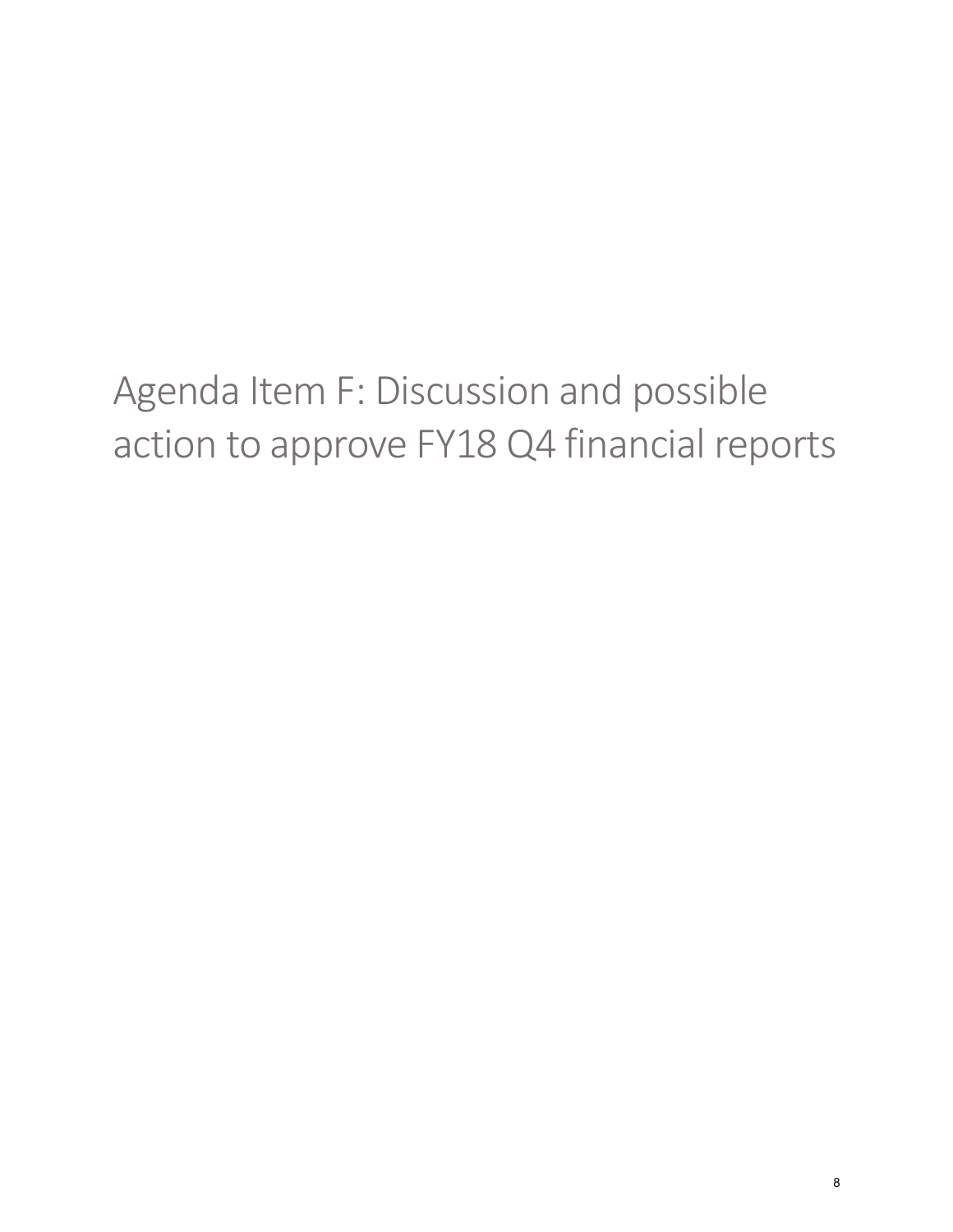BUDGET VS. ACTUALS: FY18 BUDGET - FY18 P&L

October 2017 - September 2018

|                              |               | <b>TOTAL</b>   |                    |             |
|------------------------------|---------------|----------------|--------------------|-------------|
|                              | <b>ACTUAL</b> | <b>BUDGET</b>  | <b>OVER BUDGET</b> | % OF BUDGET |
| Income                       |               |                |                    |             |
| <b>Grants and Donations</b>  | 21,157.69     | 19,000.00      | 2,157.69           | 111.36%     |
| Interest Income              | 22.54         | 21.00          | 1.54               | 107.33 %    |
| Meeting Income               | 131,405.20    | 88,500.00      | 42,905.20          | 148.48%     |
| Member Dues                  | 116,975.00    | 116,000.00     | 975.00             | 100.84 %    |
| <b>Total Income</b>          | \$269,560.43  | \$223,521.00   | \$46,039.43        | 120.60%     |
| <b>GROSS PROFIT</b>          | \$269,560.43  | \$223,521.00   | \$46,039.43        | 120.60%     |
| Expenses                     |               |                |                    |             |
| <b>Meeting Expenses</b>      | 17,690.37     | 17,900.00      | $-209.63$          | 98.83 %     |
| Office Expense               | 17,924.94     | 18,420.00      | $-495.06$          | 97.31 %     |
| Personnel                    | 167,545.32    | 168,018.00     | $-472.68$          | 99.72%      |
| <b>Professional Services</b> | 16,135.38     | 16,380.00      | $-244.62$          | 98.51 %     |
| Travel/Confer/Dues/Outreach  | 14,434.62     | 14,500.00      | $-65.38$           | 99.55 %     |
| <b>Total Expenses</b>        | \$233,730.63  | \$235,218.00   | $$ -1,487.37$      | 99.37 %     |
| <b>NET OPERATING INCOME</b>  | \$35,829.80   | $$ -11,697.00$ | \$47,526.80        | $-306.32%$  |
| <b>NET INCOME</b>            | \$35,829.80   | $$ -11,697.00$ | \$47,526.80        | $-306.32%$  |

9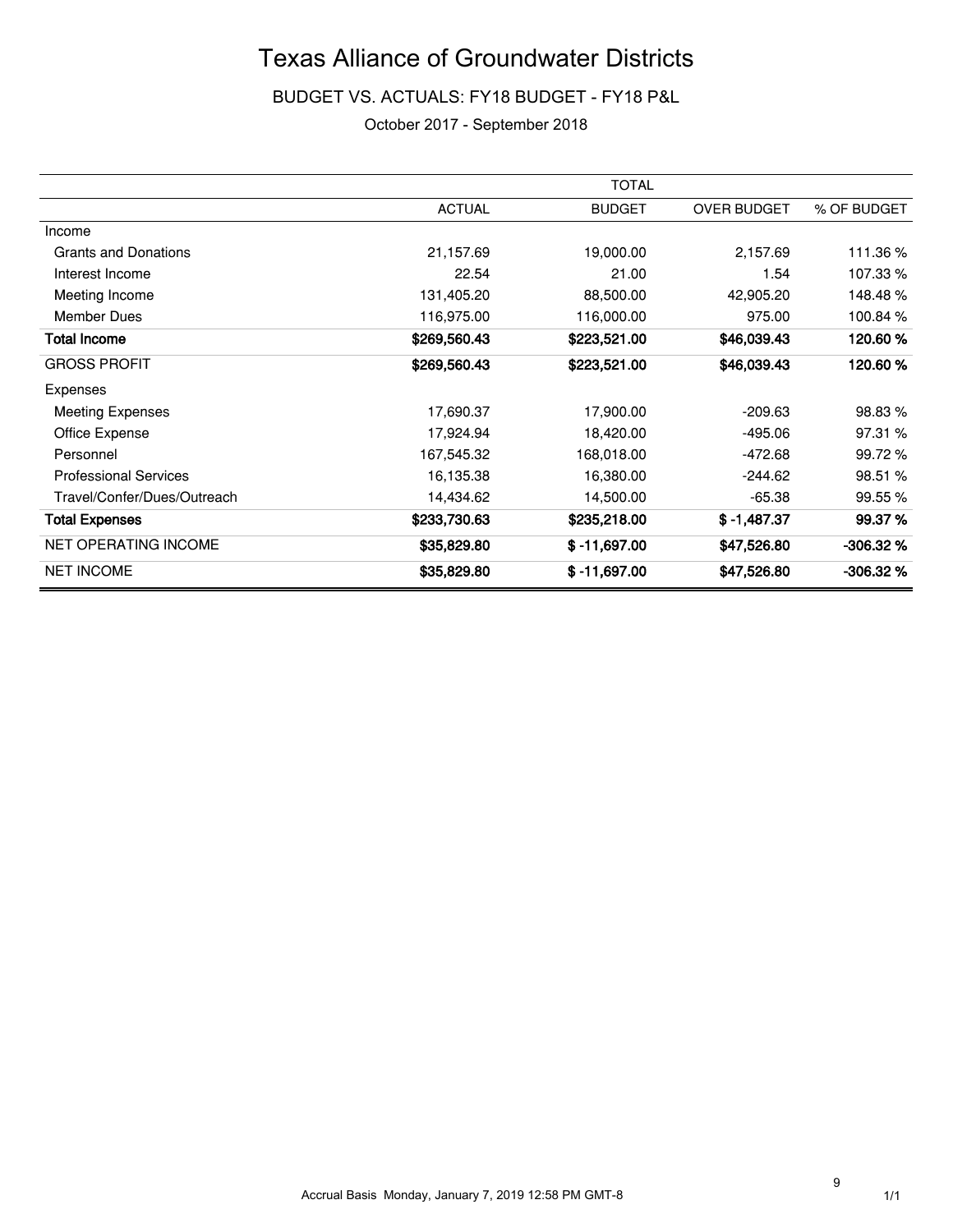## BALANCE SHEET

As of December 31, 2018

|                                   | <b>TOTAL</b> |
|-----------------------------------|--------------|
| <b>ASSETS</b>                     |              |
| <b>Current Assets</b>             |              |
| <b>Bank Accounts</b>              |              |
| WellsFargo Bank - Checking        | 196,432.35   |
| WellsFargo Bank - Savings         | 75,125.88    |
| <b>Total Bank Accounts</b>        | \$271,558.23 |
| <b>Accounts Receivable</b>        |              |
| <b>Accounts Receivable</b>        | 2,913.00     |
| Total Accounts Receivable         | \$2,913.00   |
| <b>Other Current Assets</b>       |              |
| Deposits                          | 400.00       |
| <b>Total Other Current Assets</b> | \$400.00     |
| <b>Total Current Assets</b>       | \$274,871.23 |
| <b>TOTAL ASSETS</b>               | \$274,871.23 |
| <b>LIABILITIES AND EQUITY</b>     |              |
| Liabilities                       |              |
| <b>Current Liabilities</b>        |              |
| <b>Accounts Payable</b>           |              |
| <b>Accounts Payable</b>           | 2,775.00     |
| <b>Total Accounts Payable</b>     | \$2,775.00   |
| <b>Credit Cards</b>               |              |
| Wells Fargo Business Card         | 1,920.51     |
| <b>Total Credit Cards</b>         | \$1,920.51   |
| Total Current Liabilities         | \$4,695.51   |
| <b>Total Liabilities</b>          | \$4,695.51   |
| Equity                            |              |
| <b>Retained Earnings</b>          | 35,829.80    |
| <b>Unrestricted Net Assets</b>    | 135,138.12   |
| Net Income                        | 99,207.80    |
| <b>Total Equity</b>               | \$270,175.72 |
| TOTAL LIABILITIES AND EQUITY      | \$274,871.23 |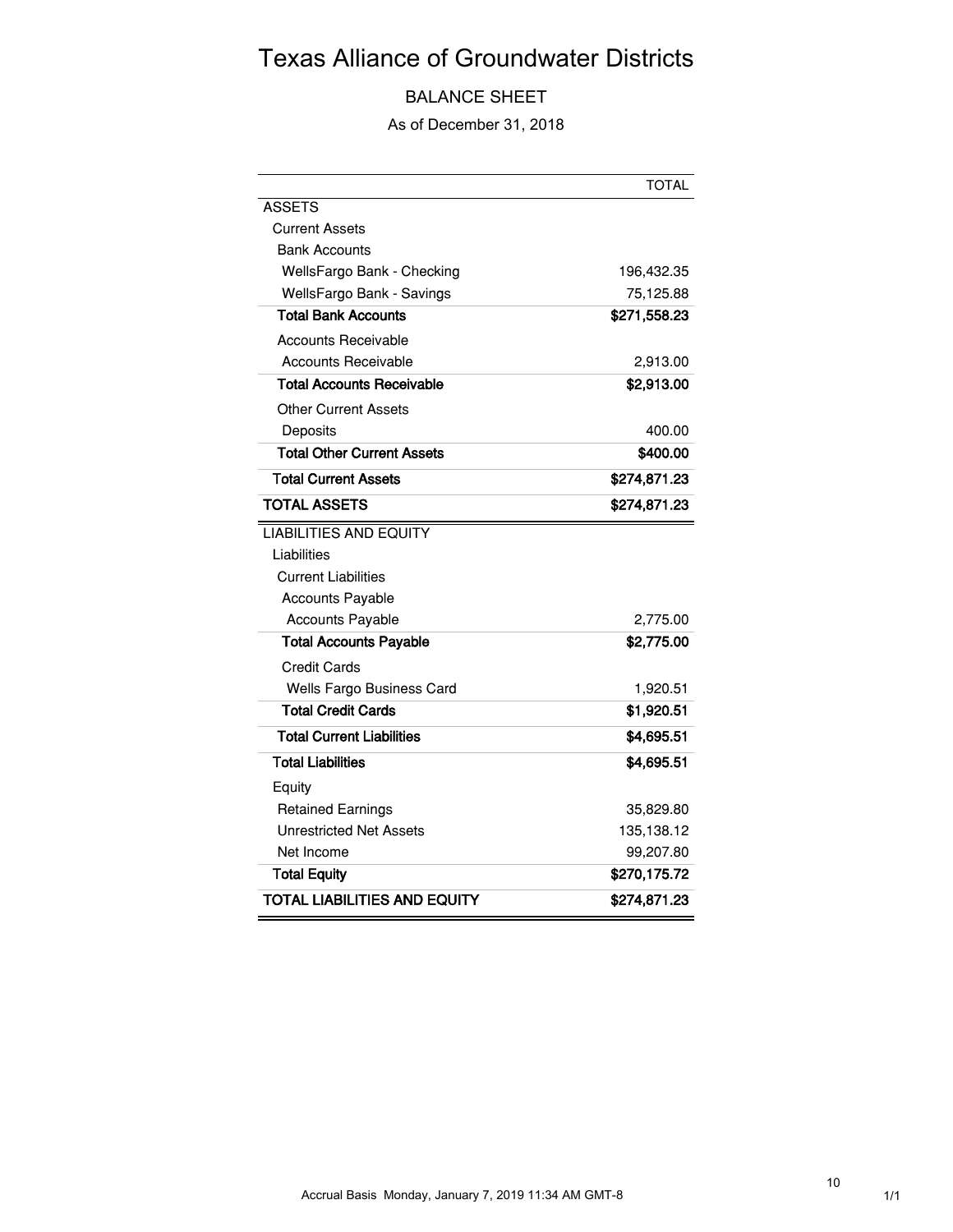## BUDGET VS. ACTUALS: FY19 BUDGET - FY19 P&L

#### October 2018 - September 2019

|                                          |               | <b>TOTAL</b>  |                |             |
|------------------------------------------|---------------|---------------|----------------|-------------|
|                                          | <b>ACTUAL</b> | <b>BUDGET</b> | OVER BUDGET    | % OF BUDGET |
| Income                                   |               |               |                |             |
| Income                                   |               |               |                |             |
| Reimbursements                           | 322.00        |               | 322.00         |             |
| <b>Total Income</b>                      | 322.00        |               | 322.00         |             |
| Interest Income                          | 5.68          | 21.00         | $-15.32$       | 27.05%      |
| Meeting Income                           |               |               |                |             |
| <b>PFIA Training</b>                     |               | 4,375.00      | $-4,375.00$    |             |
| Regular Business Meeting Income          | 11,390.00     | 36,000.00     | $-24,610.00$   | 31.64%      |
| <b>Technical Training Income</b>         | 3,100.00      | 9,000.00      | $-5,900.00$    | 34.44 %     |
| <b>Texas Groundwater Summit</b>          |               | 35,000.00     | $-35,000.00$   |             |
| <b>Total Meeting Income</b>              | 14,490.00     | 84,375.00     | $-69,885.00$   | 17.17%      |
| <b>Member Dues</b>                       |               |               |                |             |
| Membership Dues - Associates             | 38,126.00     | 46,877.00     | $-8,751.00$    | 81.33%      |
| Membership Dues - Voting                 | 102,467.00    | 98,588.00     | 3,879.00       | 103.93%     |
| <b>Total Member Dues</b>                 | 140,593.00    | 145,465.00    | $-4,872.00$    | 96.65%      |
| <b>Total Income</b>                      | \$155,410.68  | \$229,861.00  | $$ -74,450.32$ | 67.61%      |
| <b>GROSS PROFIT</b>                      | \$155,410.68  | \$229,861.00  | $$ -74,450.32$ | 67.61%      |
| Expenses                                 |               |               |                |             |
| <b>Meeting Expenses</b>                  |               |               |                |             |
| <b>Meeting Supplies</b>                  | 715.20        | 2,060.00      | $-1,344.80$    | 34.72%      |
| <b>Regular Business Meeting Expenses</b> | 221.77        | 10,300.00     | $-10,078.23$   | 2.15%       |
| <b>Technical Training Expenses</b>       | 2,135.86      | 3,030.00      | $-894.14$      | 70.49%      |
| <b>Total Meeting Expenses</b>            | 3,072.83      | 15,390.00     | $-12,317.17$   | 19.97%      |
| Office Expense                           |               |               |                |             |
| Cell Phone                               | 405.00        | 1,620.00      | $-1,215.00$    | 25.00%      |
| <b>Clerical Duties</b>                   |               | 500.00        | $-500.00$      |             |
| Furniture and Equipment                  | 303.42        | 1,500.00      | $-1,196.58$    | 20.23 %     |
| Office Phone                             | 53.70         | 200.00        | $-146.30$      | 26.85%      |
| Postage and PO Box                       | 70.80         | 300.00        | $-229.20$      | 23.60%      |
| Reimbursable Expenses                    | 293.97        |               | 293.97         |             |
| Rent                                     | 2,850.00      | 12,360.00     | $-9,510.00$    | 23.06%      |
| Supplies                                 | 114.66        | 1,000.00      | $-885.34$      | 11.47%      |
| Website                                  | 854.17        | 2,500.00      | $-1,645.83$    | 34.17%      |
| <b>Total Office Expense</b>              | 4,945.72      | 19,980.00     | $-15,034.28$   | 24.75%      |
| Personnel                                |               |               |                |             |
| <b>Executive Director</b>                |               |               |                |             |
| Payroll Taxes                            | 1,453.50      | 5,814.00      | $-4,360.50$    | 25.00%      |
| Retirement                               | 1,519.96      | 4,560.00      | $-3,040.04$    | 33.33 %     |
| Salaries                                 | 18,999.99     | 76,000.00     | $-57,000.01$   | 25.00%      |
| <b>Total Executive Director</b>          | 21,973.45     | 86,374.00     | $-64,400.55$   | 25.44 %     |
| Health Insurance-Group Plan              | 3,280.50      | 20,700.00     | $-17,419.50$   | 15.85%      |

11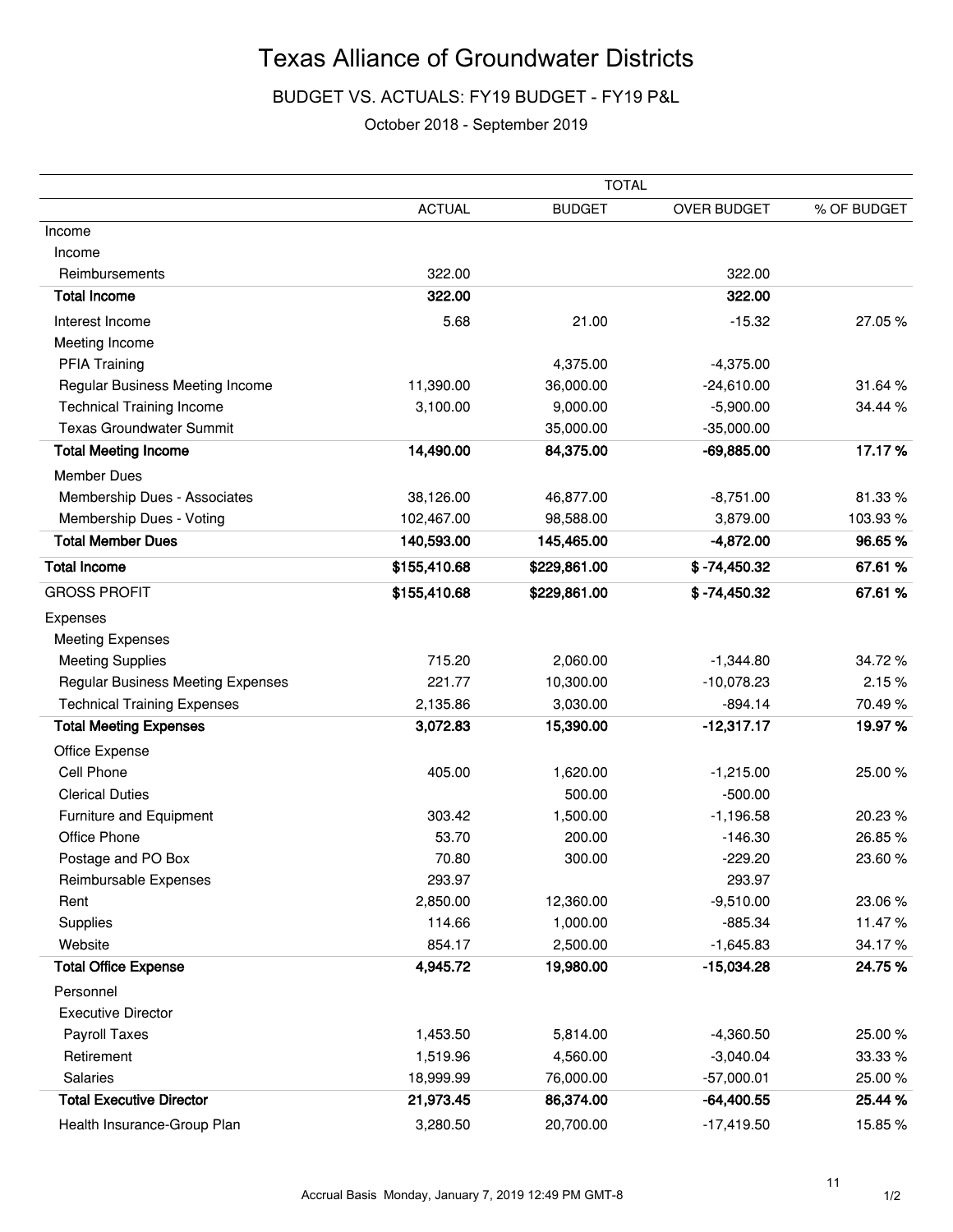|                                          |               | <b>TOTAL</b>  |                    |              |
|------------------------------------------|---------------|---------------|--------------------|--------------|
|                                          | <b>ACTUAL</b> | <b>BUDGET</b> | <b>OVER BUDGET</b> | % OF BUDGET  |
| <b>Staff</b>                             |               |               |                    |              |
| Payroll Taxes                            | 1,147.50      | 4,590.00      | $-3,442.50$        | 25.00%       |
| Retirement                               | 900.00        | 3,600.00      | $-2,700.00$        | 25.00%       |
| Salaries                                 | 15,000.00     | 60,000.00     | $-45,000.00$       | 25.00%       |
| <b>Total Staff</b>                       | 17,047.50     | 68,190.00     | $-51,142.50$       | 25.00 %      |
| <b>Total Personnel</b>                   | 42,301.45     | 175,264.00    | $-132,962.55$      | 24.14%       |
| <b>Professional Services</b>             |               |               |                    |              |
| Audit/Tax Return                         |               | 1,000.00      | $-1,000.00$        |              |
| Insurance - Bonds                        |               | 2,500.00      | $-2,500.00$        |              |
| Member Management Software               | 150.00        | 1,440.00      | $-1,290.00$        | 10.42%       |
| Payroll/Bookkeeping/Banking              | 499.96        | 3,000.00      | $-2,500.04$        | 16.67%       |
| <b>PFIA Instructor</b>                   |               | 2,500.00      | $-2,500.00$        |              |
| <b>Texas Legislative Service</b>         | 429.99        | 1,820.00      | $-1,390.01$        | 23.63%       |
| <b>Total Professional Services</b>       | 1,079.95      | 12,260.00     | $-11,180.05$       | 8.81%        |
| Travel/Confer/Dues/Outreach              |               |               |                    |              |
| <b>Conference Fees</b>                   | 750.00        | 3,000.00      | $-2,250.00$        | 25.00 %      |
| <b>Member Dues/Registrations</b>         | 250.00        | 1,000.00      | $-750.00$          | 25.00%       |
| Outreach                                 | 208.10        | 2.000.00      | $-1,791.90$        | 10.41%       |
| Parking                                  | 59.50         | 500.00        | $-440.50$          | 11.90%       |
| <b>Travel and Hotel</b>                  | 439.05        | 2,500.00      | $-2,060.95$        | 17.56%       |
| <b>Total Travel/Confer/Dues/Outreach</b> | 1,706.65      | 9,000.00      | $-7,293.35$        | 18.96%       |
| <b>Total Expenses</b>                    | \$53,106.60   | \$231,894.00  | $$ -178,787.40$    | 22.90%       |
| <b>NET OPERATING INCOME</b>              | \$102,304.08  | $$ -2,033.00$ | \$104,337.08       | $-5,032.17%$ |
| <b>NET INCOME</b>                        | \$102,304.08  | $$ -2,033.00$ | \$104,337.08       | $-5,032.17%$ |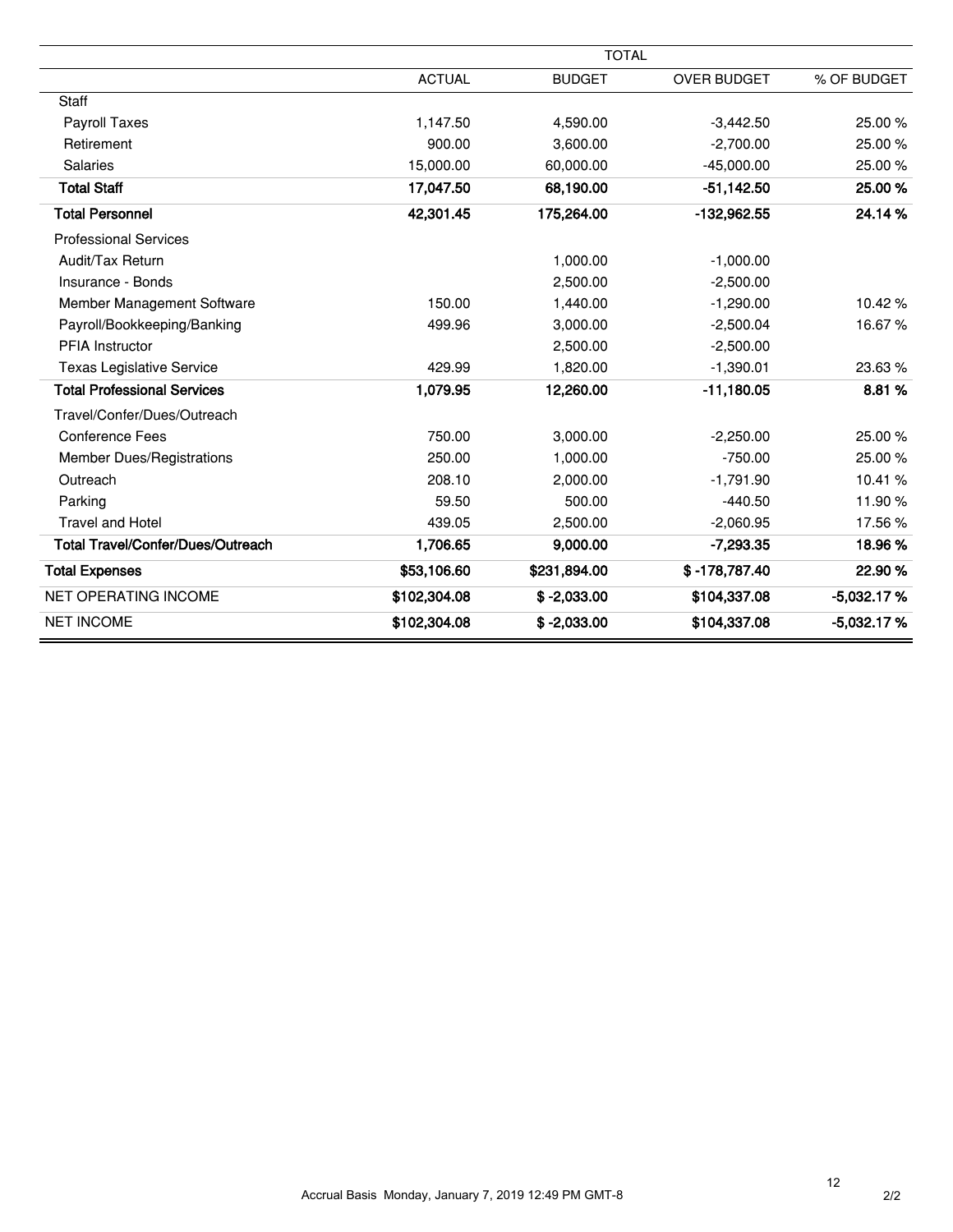# <span id="page-12-0"></span>Agenda Item G: Discussion and possible action to approve FY19 Q1 financial reports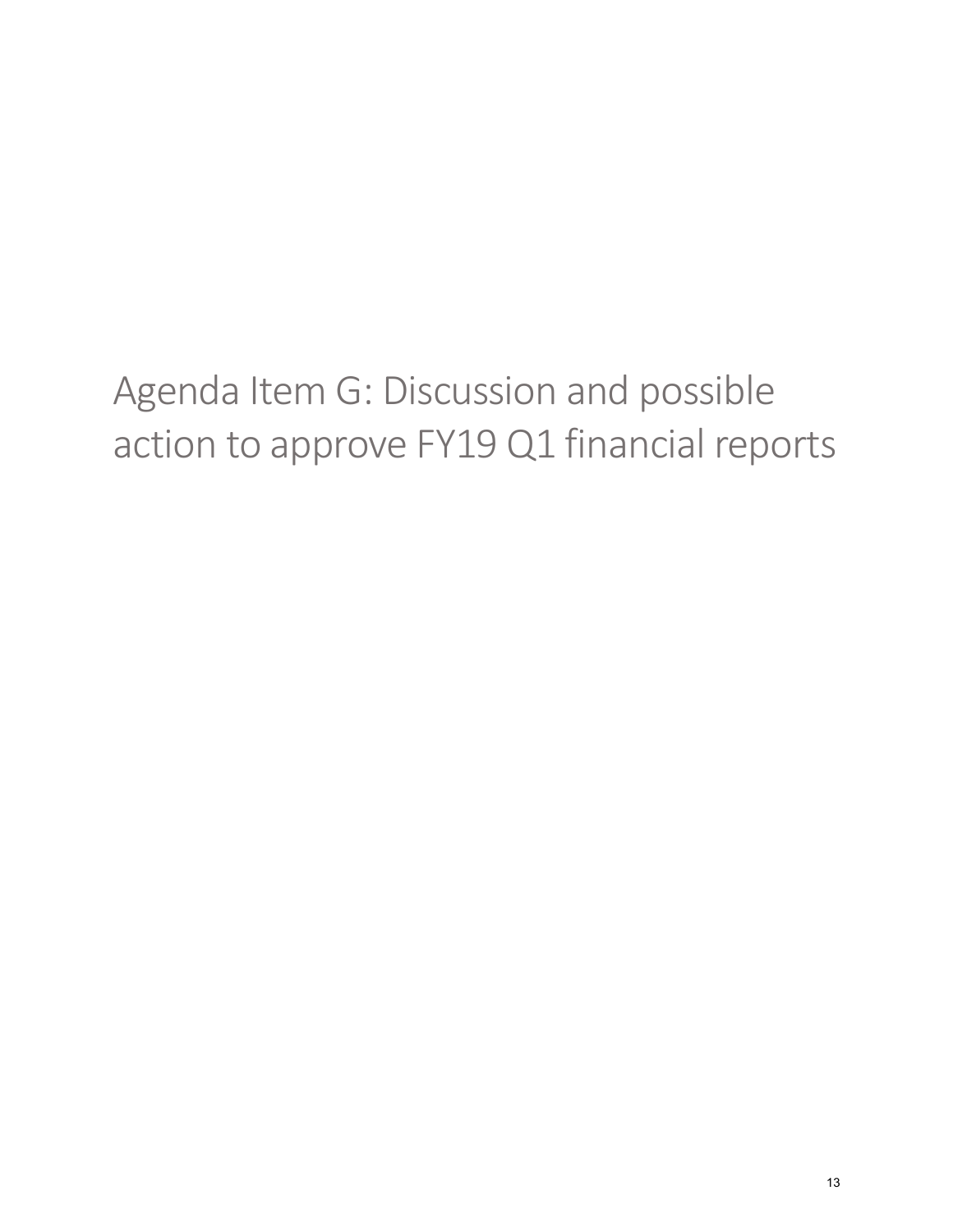### BUDGET VS. ACTUALS: FY19 BUDGET - FY19 P&L

#### October 2018 - September 2019

|                              |               | <b>TOTAL</b>  |                |              |
|------------------------------|---------------|---------------|----------------|--------------|
|                              | <b>ACTUAL</b> | <b>BUDGET</b> | OVER BUDGET    | % OF BUDGET  |
| Income                       |               |               |                |              |
| Income                       | 322.00        |               | 322.00         |              |
| Interest Income              | 5.68          | 21.00         | $-15.32$       | 27.05 %      |
| Meeting Income               | 14,490.00     | 84,375.00     | $-69,885.00$   | 17.17%       |
| <b>Member Dues</b>           | 140,593.00    | 145,465.00    | $-4,872.00$    | 96.65 %      |
| <b>Total Income</b>          | \$155,410.68  | \$229,861.00  | $$ -74,450.32$ | 67.61%       |
| <b>GROSS PROFIT</b>          | \$155,410.68  | \$229,861.00  | $$ -74,450.32$ | 67.61%       |
| Expenses                     |               |               |                |              |
| <b>Meeting Expenses</b>      | 3,072.83      | 15,390.00     | $-12,317.17$   | 19.97 %      |
| Office Expense               | 4,945.72      | 19,980.00     | $-15,034.28$   | 24.75%       |
| Personnel                    | 42,301.45     | 175,264.00    | -132,962.55    | 24.14 %      |
| <b>Professional Services</b> | 1,079.95      | 12,260.00     | $-11,180.05$   | 8.81%        |
| Travel/Confer/Dues/Outreach  | 1,706.65      | 9,000.00      | $-7,293.35$    | 18.96%       |
| <b>Total Expenses</b>        | \$53,106.60   | \$231,894.00  | \$-178,787.40  | 22.90 %      |
| NET OPERATING INCOME         | \$102,304.08  | $$ -2,033.00$ | \$104,337.08   | $-5,032.17%$ |
| <b>NET INCOME</b>            | \$102,304.08  | $$ -2.033.00$ | \$104,337.08   | $-5.032.17%$ |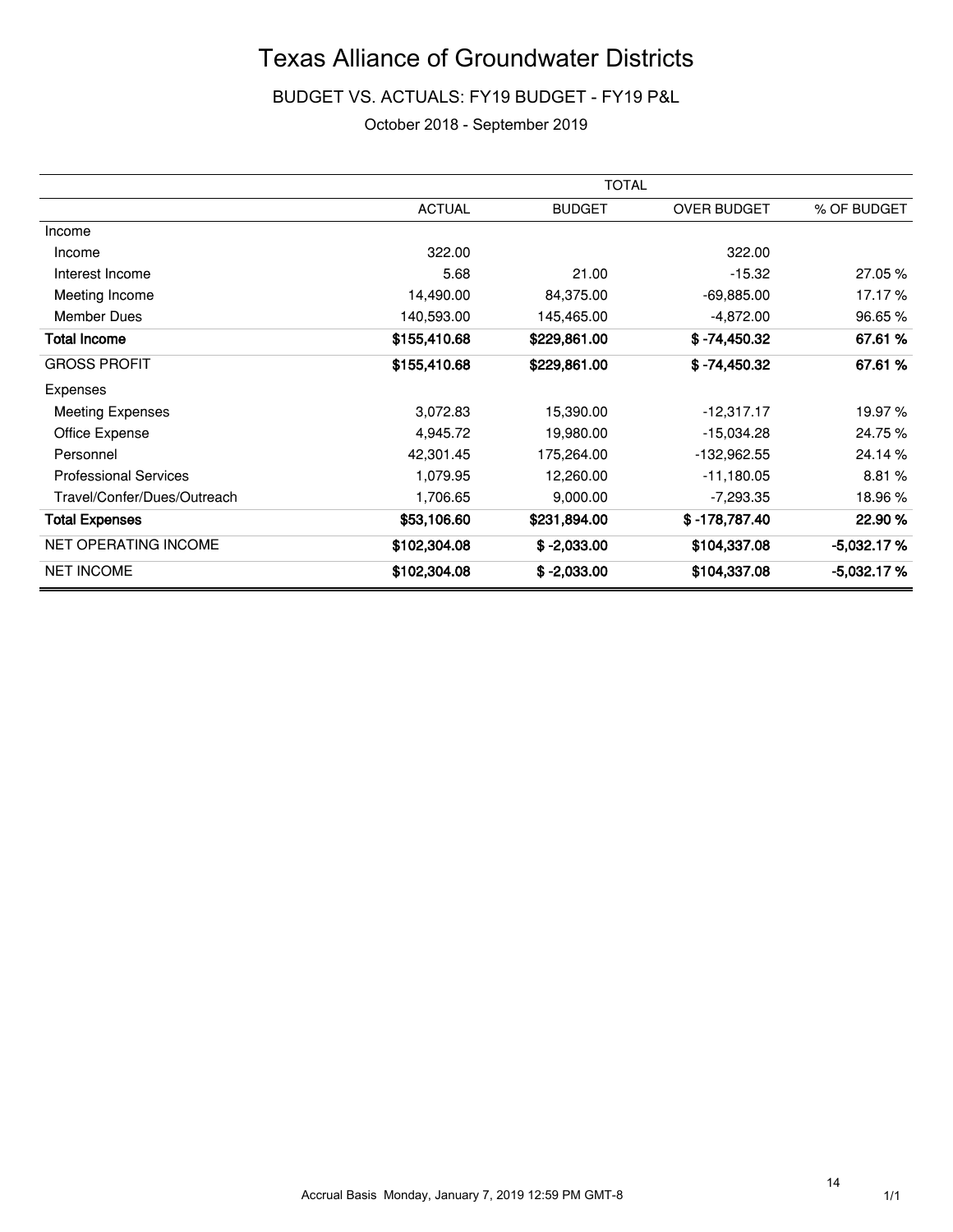## BALANCE SHEET

As of September 30, 2018

|                                     | <b>TOTAL</b> |
|-------------------------------------|--------------|
| ASSETS                              |              |
| Current Assets                      |              |
| <b>Bank Accounts</b>                |              |
| PayPal Bank                         | 1,054.44     |
| WellsFargo Bank - Checking          | 100,690.97   |
| WellsFargo Bank - Savings           | 75,120.20    |
| <b>Total Bank Accounts</b>          | \$176,865.61 |
| <b>Accounts Receivable</b>          |              |
| <b>Accounts Receivable</b>          | 100.00       |
| <b>Total Accounts Receivable</b>    | \$100.00     |
| Other Current Assets                |              |
| Deposits                            | 400.00       |
| <b>Total Other Current Assets</b>   | \$400.00     |
| <b>Total Current Assets</b>         | \$177,365.61 |
| <b>TOTAL ASSETS</b>                 | \$177,365.61 |
| <b>LIABILITIES AND EQUITY</b>       |              |
| Liabilities                         |              |
| <b>Current Liabilities</b>          |              |
| <b>Accounts Payable</b>             |              |
| <b>Accounts Payable</b>             | 3,030.00     |
| <b>Total Accounts Payable</b>       | \$3,030.00   |
| <b>Credit Cards</b>                 |              |
| Wells Fargo Business Card           | 3,367.69     |
| Total Credit Cards                  | \$3,367.69   |
| <b>Total Current Liabilities</b>    | \$6,397.69   |
| <b>Total Liabilities</b>            | \$6,397.69   |
| Equity                              |              |
| <b>Retained Earnings</b>            | 0.00         |
| <b>Unrestricted Net Assets</b>      | 135,138.12   |
| Net Income                          | 35,829.80    |
| <b>Total Equity</b>                 | \$170,967.92 |
| <b>TOTAL LIABILITIES AND EQUITY</b> | \$177,365.61 |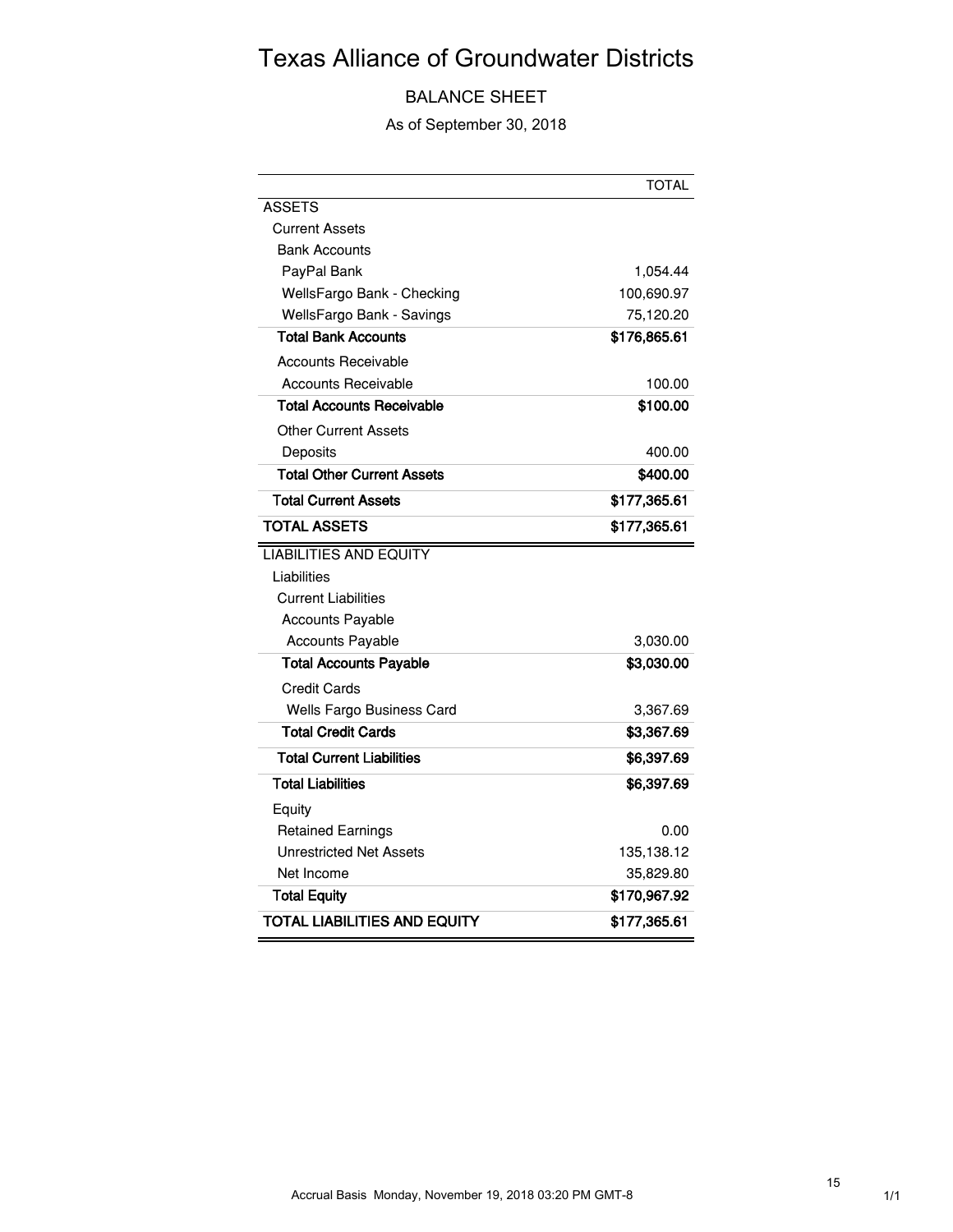BUDGET VS. ACTUALS: FY18 BUDGET - FY18 P&L

#### October 2017 - September 2018

|                                          |               | <b>TOTAL</b>  |             |             |
|------------------------------------------|---------------|---------------|-------------|-------------|
|                                          | <b>ACTUAL</b> | <b>BUDGET</b> | OVER BUDGET | % OF BUDGET |
| Income                                   |               |               |             |             |
| <b>Grants and Donations</b>              | 21,157.69     | 19,000.00     | 2,157.69    | 111.36%     |
| Interest Income                          | 22.54         | 21.00         | 1.54        | 107.33%     |
| Meeting Income                           |               |               |             |             |
| <b>PFIA Training</b>                     | 4,900.00      | 3,500.00      | 1,400.00    | 140.00%     |
| Regular Business Meeting Income          | 32,285.00     | 30,000.00     | 2,285.00    | 107.62%     |
| <b>Technical Training Income</b>         | 16,140.00     | 15,000.00     | 1,140.00    | 107.60%     |
| <b>Texas Groundwater Summit</b>          | 78,080.20     | 40,000.00     | 38,080.20   | 195.20%     |
| <b>Total Meeting Income</b>              | 131,405.20    | 88,500.00     | 42,905.20   | 148.48%     |
| <b>Member Dues</b>                       |               |               |             |             |
| Membership Dues - Associates             | 37,125.00     | 37,000.00     | 125.00      | 100.34 %    |
| Membership Dues - Voting                 | 79,850.00     | 79,000.00     | 850.00      | 101.08%     |
| <b>Total Member Dues</b>                 | 116,975.00    | 116,000.00    | 975.00      | 100.84%     |
| <b>Total Income</b>                      | \$269,560.43  | \$223,521.00  | \$46,039.43 | 120.60%     |
| <b>GROSS PROFIT</b>                      | \$269,560.43  | \$223,521.00  | \$46,039.43 | 120.60%     |
| Expenses                                 |               |               |             |             |
| <b>Meeting Expenses</b>                  |               |               |             |             |
| <b>Meeting Supplies</b>                  | 904.10        | 900.00        | 4.10        | 100.46%     |
| <b>Regular Business Meeting Expenses</b> | 9,426.40      | 10,000.00     | $-573.60$   | 94.26%      |
| <b>Technical Training Expenses</b>       | 7,359.87      | 7,000.00      | 359.87      | 105.14%     |
| <b>Total Meeting Expenses</b>            | 17,690.37     | 17,900.00     | $-209.63$   | 98.83%      |
| Office Expense                           |               |               |             |             |
| <b>Bank Service charges</b>              | 0.00          |               | 0.00        |             |
| Cell Phone                               | 1,620.00      | 1,620.00      | 0.00        | 100.00%     |
| <b>Clerical Duties</b>                   | 456.20        | 500.00        | $-43.80$    | 91.24%      |
| Furniture and Equipment                  | 2,047.11      | 1,500.00      | 547.11      | 136.47%     |
| Office Phone                             | 210.89        | 200.00        | 10.89       | 105.45%     |
| Postage and PO Box                       | 378.55        | 300.00        | 78.55       | 126.18%     |
| Rent                                     | 11,400.00     | 12,000.00     | $-600.00$   | 95.00%      |
| Supplies                                 | 1,315.15      | 1,300.00      | 15.15       | 101.17%     |
| Website                                  | 497.04        | 1,000.00      | $-502.96$   | 49.70%      |
| <b>Total Office Expense</b>              | 17,924.94     | 18,420.00     | $-495.06$   | 97.31 %     |
| Personnel                                |               |               |             |             |
| <b>Executive Director</b>                |               |               |             |             |
| Payroll Taxes                            | 5,814.00      | 5,814.00      | 0.00        | 100.00%     |
| Retirement                               | 4,413.22      | 4,560.00      | $-146.78$   | 96.78%      |
| <b>Salaries</b>                          | 75,999.96     | 76,000.00     | $-0.04$     | 100.00%     |
| <b>Total Executive Director</b>          | 86,227.18     | 86,374.00     | $-146.82$   | 99.83%      |
| Health Insurance-Group Plan              | 14,444.72     | 14,770.46     | $-325.74$   | 97.79%      |
| Staff                                    |               |               |             |             |
| Payroll Taxes                            | 4,513.50      | 4,513.50      | 0.00        | 100.00%     |
| Retirement                               | 3,359.88      | 3,360.00      | $-0.12$     | 100.00%     |

16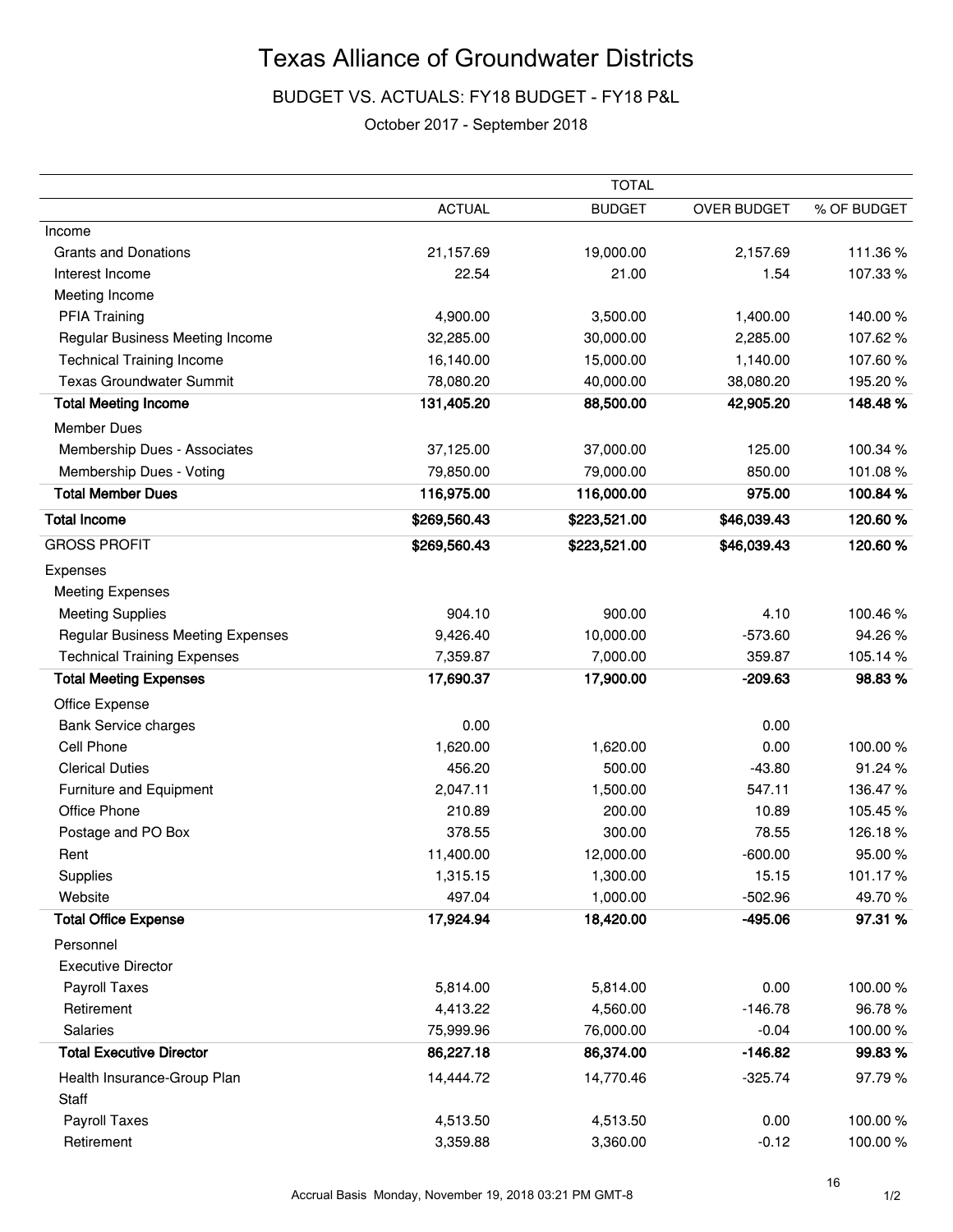|                                          |               | <b>TOTAL</b>   |                    |             |
|------------------------------------------|---------------|----------------|--------------------|-------------|
|                                          | <b>ACTUAL</b> | <b>BUDGET</b>  | <b>OVER BUDGET</b> | % OF BUDGET |
| <b>Salaries</b>                          | 59,000.04     | 59,000.04      | 0.00               | 100.00%     |
| <b>Total Staff</b>                       | 66,873.42     | 66,873.54      | $-0.12$            | 100.00%     |
| <b>Total Personnel</b>                   | 167,545.32    | 168,018.00     | $-472.68$          | 99.72%      |
| <b>Professional Services</b>             |               |                |                    |             |
| Audit/Tax Return                         | 5,286.96      | 5,100.00       | 186.96             | 103.67%     |
| <b>Contracted Services</b>               | 1,500.36      | 1,500.00       | 0.36               | 100.02%     |
| Insurance - Bonds                        | 1,829.23      | 2,500.00       | $-670.77$          | 73.17%      |
| Member Management Software               | 540.00        | 480.00         | 60.00              | 112.50%     |
| Payroll/Bookkeeping/Banking              | 3,023.87      | 3,000.00       | 23.87              | 100.80%     |
| <b>PFIA Instructor</b>                   | 2,235.00      | 2,000.00       | 235.00             | 111.75%     |
| <b>Texas Legislative Service</b>         | 1,719.96      | 1,800.00       | $-80.04$           | 95.55 %     |
| <b>Total Professional Services</b>       | 16,135.38     | 16,380.00      | $-244.62$          | 98.51 %     |
| Travel/Confer/Dues/Outreach              |               |                |                    |             |
| Conference Fees                          | 949.56        | 3,000.00       | $-2.050.44$        | 31.65%      |
| Member Dues/Registrations                | 679.00        | 1,000.00       | $-321.00$          | 67.90%      |
| Outreach                                 | 2,936.63      | 2,000.00       | 936.63             | 146.83%     |
| Parking                                  | 298.97        | 500.00         | $-201.03$          | 59.79%      |
| <b>Travel and Hotel</b>                  | 9,570.46      | 8,000.00       | 1,570.46           | 119.63%     |
| <b>Total Travel/Confer/Dues/Outreach</b> | 14,434.62     | 14,500.00      | $-65.38$           | 99.55%      |
| <b>Total Expenses</b>                    | \$233,730.63  | \$235,218.00   | $$ -1,487.37$      | 99.37%      |
| <b>NET OPERATING INCOME</b>              | \$35,829.80   | $$ -11,697.00$ | \$47,526.80        | $-306.32%$  |
| <b>NET INCOME</b>                        | \$35,829.80   | $$ -11,697.00$ | \$47,526.80        | $-306.32%$  |

ž.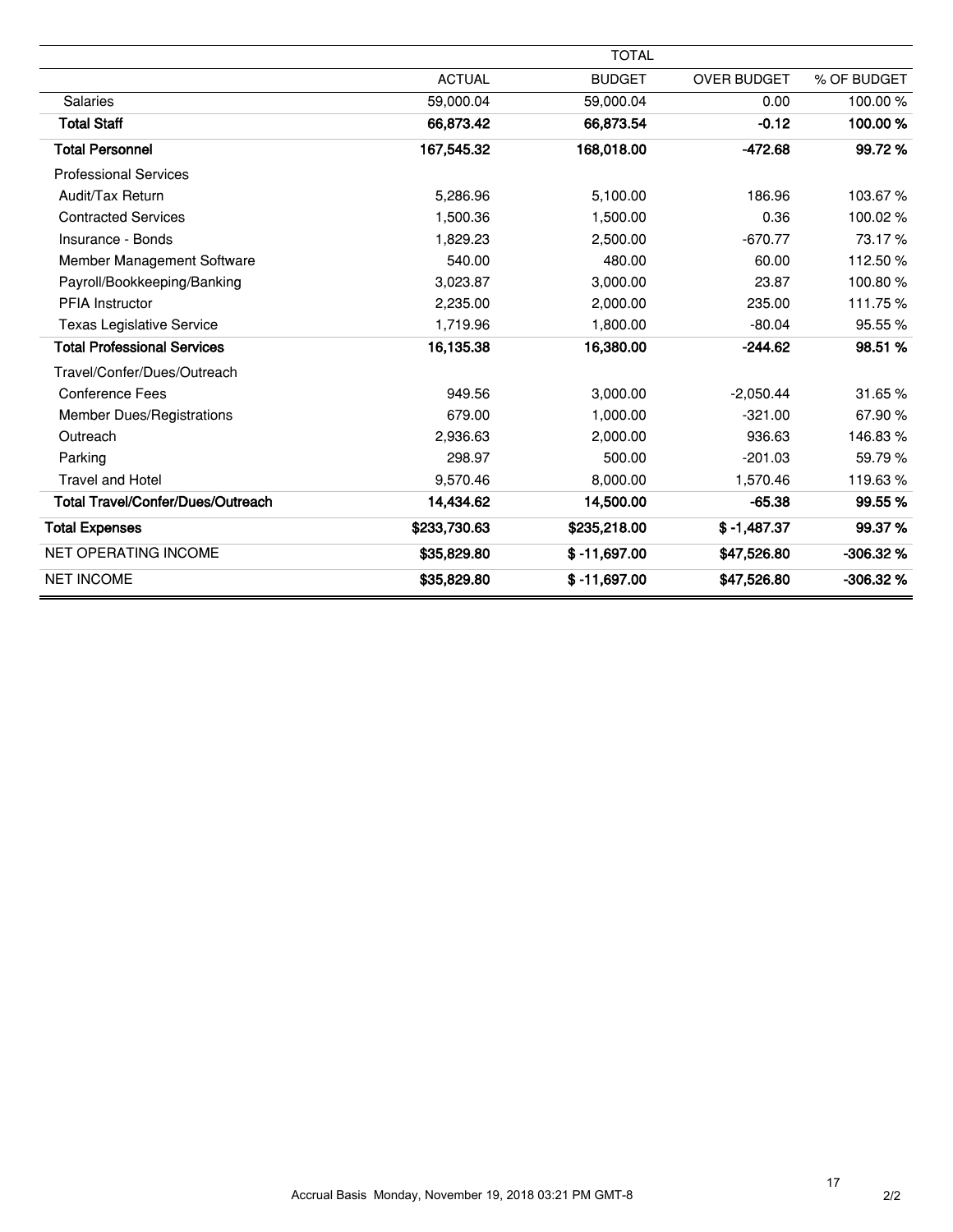# <span id="page-17-0"></span>Agenda Item I: Parliamentarian & Secretary Election